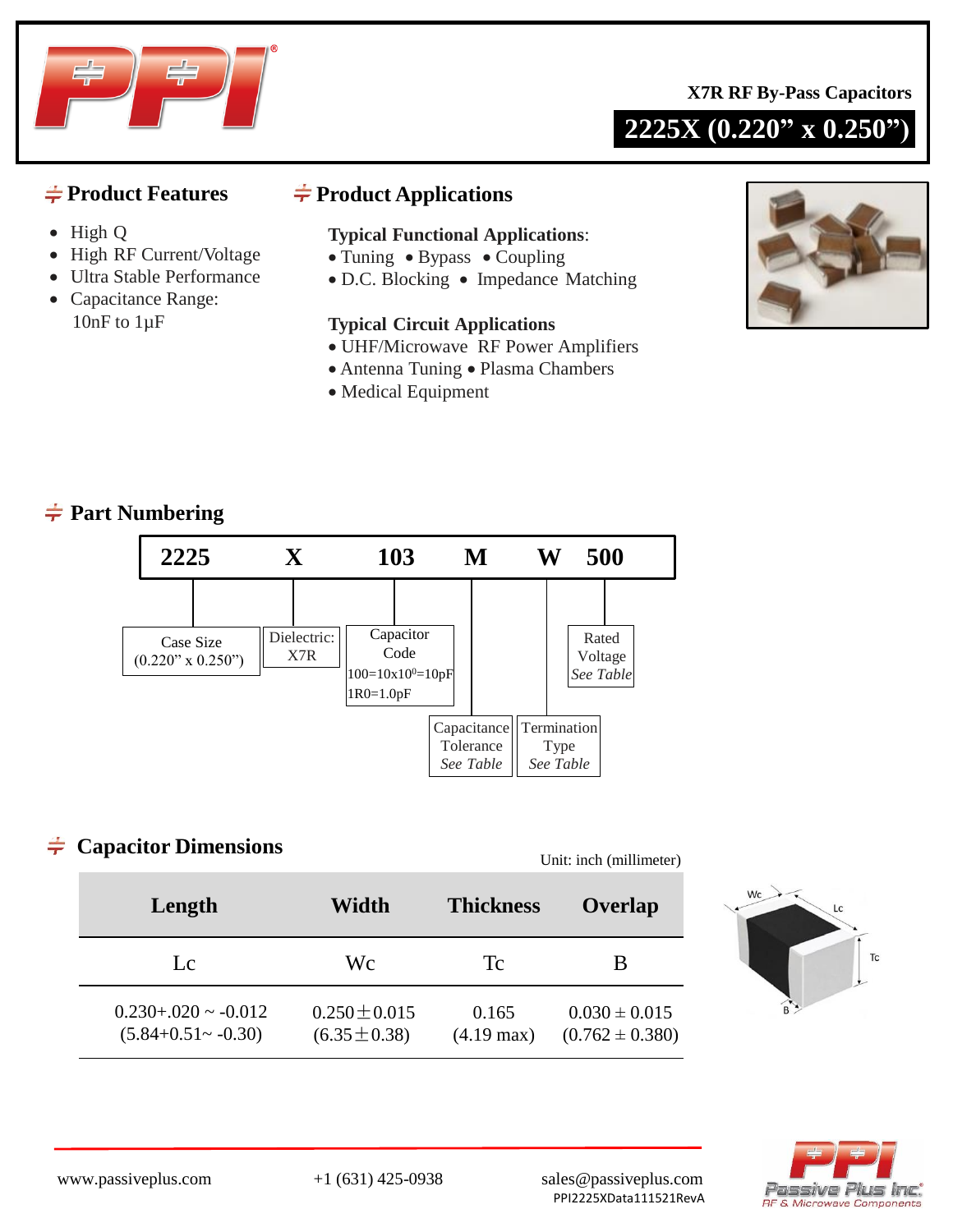

**X7R RF By-Pass Capacitors**

**2225X (0.220" x 0.250")**

### **2225X Capacitance Values**

| Cap.<br>uF | Cap<br>Code | Tol. | Rated<br><b>WVDC</b> | Cap.<br>uF | Cap<br>Code | Tol. | Rated<br><b>WVDC</b> | Cap.<br>uF | Cap<br>Code | Tol. | <b>Rated</b><br><b>WVDC</b> |
|------------|-------------|------|----------------------|------------|-------------|------|----------------------|------------|-------------|------|-----------------------------|
| 0.010      | 103         |      | 300V                 | 0.082      | 823         | K,M  |                      | 0.560      | 564         | K,M  | 150V                        |
| 0.012      | 123         | K,M  |                      | 0.100      | 104         |      | 200V                 | 0.680      | 684         |      |                             |
| 0.015      | 153         |      |                      | 0.120      | 124         |      |                      | 0.820      | 824         | K,M  | 100V                        |
| 0.022      | 223         |      |                      | 0.150      | 154         |      |                      | 1.000      | 105         |      |                             |
| 0.033      | 333         |      |                      | 0.220      | 224         |      |                      |            |             |      |                             |
| 0.047      | 473         | K,M  | <b>250V</b>          | 0.330      | 334         | K,M  | 150V                 |            |             |      |                             |
| 0.068      | 683         |      |                      |            | 0.470       | 474  |                      |            |             |      |                             |

Special capacitances, tolerances and WVDC are available. Please contact PPI.

| $\div$ |                                                                                                     | Capacitance<br><b>Tolerance Codes</b> |            |  | $\frac{1}{\sqrt{2}}$ Termination Types            |                                                                                                                  |                        |                         | $\div$ Voltage<br>Codes |      |  |
|--------|-----------------------------------------------------------------------------------------------------|---------------------------------------|------------|--|---------------------------------------------------|------------------------------------------------------------------------------------------------------------------|------------------------|-------------------------|-------------------------|------|--|
|        | Code                                                                                                | $\mathbf K$                           | M          |  | <b>Termination Code</b>                           |                                                                                                                  | <b>Plated Material</b> |                         | <b>Voltage</b>          | Code |  |
|        | Tol.                                                                                                | $\pm 10\%$                            | $\pm 20\%$ |  | W                                                 |                                                                                                                  | Sn/Ni                  | $\frac{1}{R_0HS}$       | <b>100V</b>             | 101  |  |
|        |                                                                                                     |                                       |            |  | L                                                 |                                                                                                                  | 90% Sn10%Pb            |                         | 150V                    | 151  |  |
|        |                                                                                                     |                                       |            |  | P<br>(Non-Magnetic)                               |                                                                                                                  | Sn/Cu                  | RoHS                    | <b>200V</b>             | 201  |  |
|        |                                                                                                     |                                       |            |  | $\mathbf C$                                       |                                                                                                                  | Ag/Pb                  |                         | <b>250V</b>             | 251  |  |
|        |                                                                                                     |                                       |            |  | G                                                 |                                                                                                                  | Au/Ni                  | $\frac{1}{\text{RoHS}}$ | 300V                    | 301  |  |
|        |                                                                                                     |                                       |            |  | Note: "Non-Magnetic" means no magnetic materials. |                                                                                                                  |                        |                         |                         |      |  |
|        | $\div$ Electrical Specifications                                                                    |                                       |            |  |                                                   |                                                                                                                  |                        |                         |                         |      |  |
|        | <b>Operating Temperature Range</b><br>Insulation Resistance (IR)<br>Temperature Voltage Coefficient |                                       |            |  | -55 $\rm{^{\circ}C}$ to +125 $\rm{^{\circ}C}$     |                                                                                                                  |                        |                         |                         |      |  |
|        |                                                                                                     |                                       |            |  |                                                   | Insulation Resistance $\omega$ +25°C > 1000 $\Omega$ F<br>Insulation Resistance $\omega$ +125°C > 100 $\Omega$ F |                        |                         |                         |      |  |
|        |                                                                                                     |                                       |            |  |                                                   | $\pm$ 15% Maximum                                                                                                |                        |                         |                         |      |  |
|        |                                                                                                     |                                       |            |  | Dielectric Withstanding Voltage (DWV)             | 2.5x WVDC, 5 seconds                                                                                             |                        |                         |                         |      |  |
|        | <b>Max Dissipation Factor</b>                                                                       |                                       |            |  |                                                   | $0.025(2.5%)$ max                                                                                                |                        |                         |                         |      |  |
|        | <b>Test Parameters</b>                                                                              |                                       |            |  |                                                   | 1kHz, 1.0 VRMS, 25°C                                                                                             |                        |                         |                         |      |  |
|        |                                                                                                     |                                       |            |  |                                                   |                                                                                                                  |                        |                         |                         |      |  |

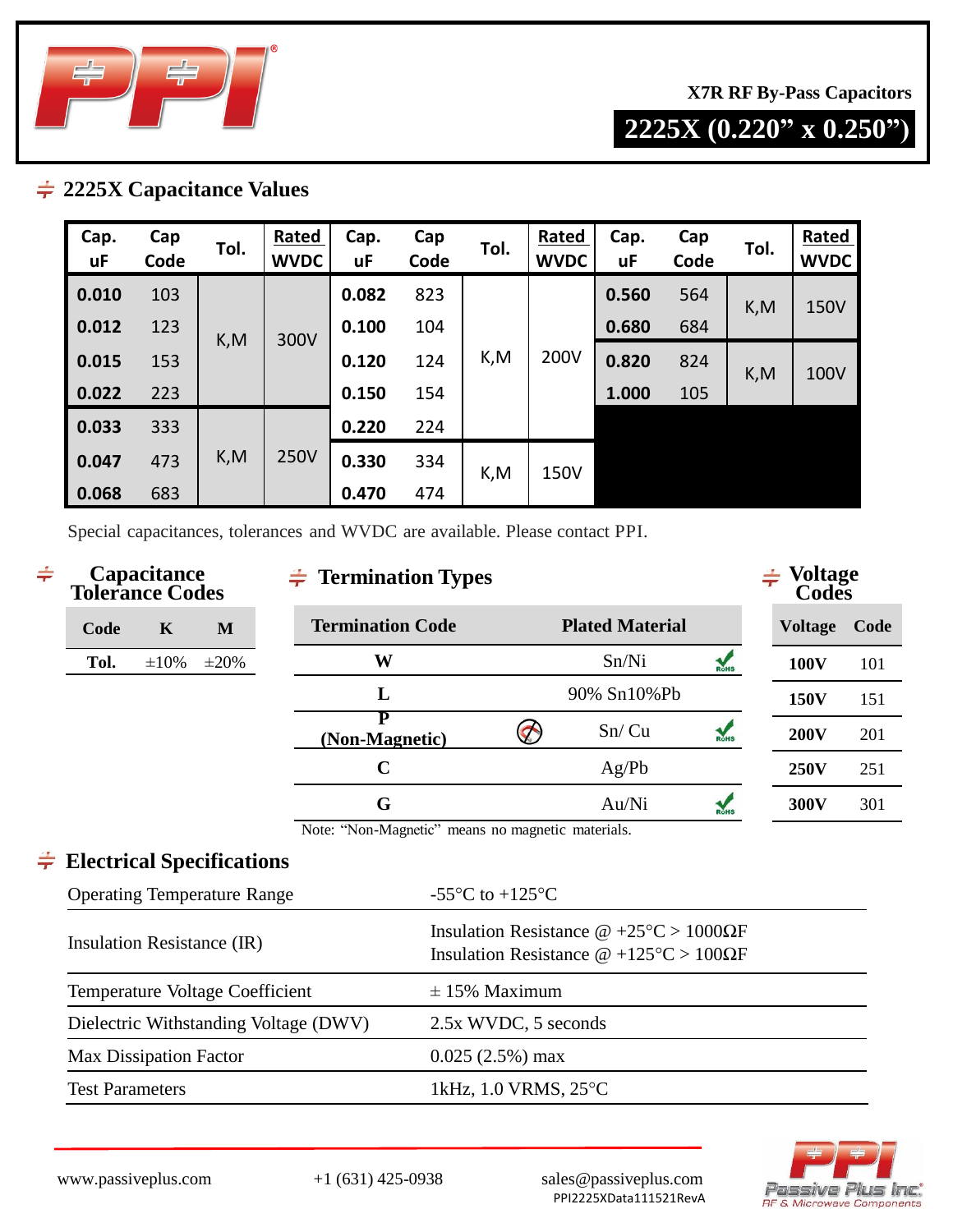

**X7R RF By-Pass Capacitors**



# **Q vs. Frequency**



 $\div$  **Current Rating vs. Capacitance** 





www.passiveplus.com  $+1 (631) 425-0938$  sales@passiveplus.com PPI2225XData111521RevA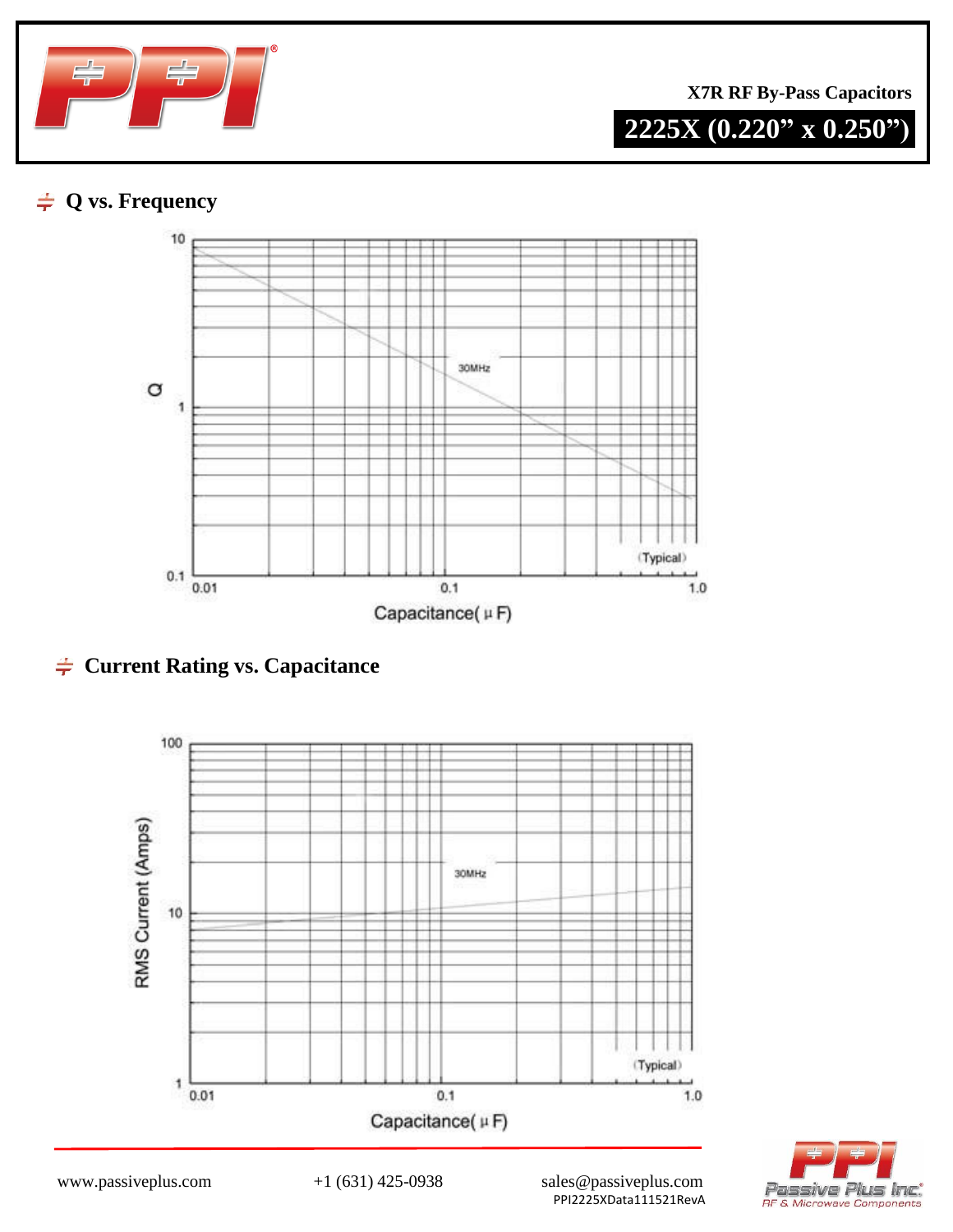

**X7R RF By-Pass Capacitors**

**2225X (0.220" x 0.250")**

# **ESR vs Capacitance**



 $\div$  **Series Resonance vs. Capacitance**